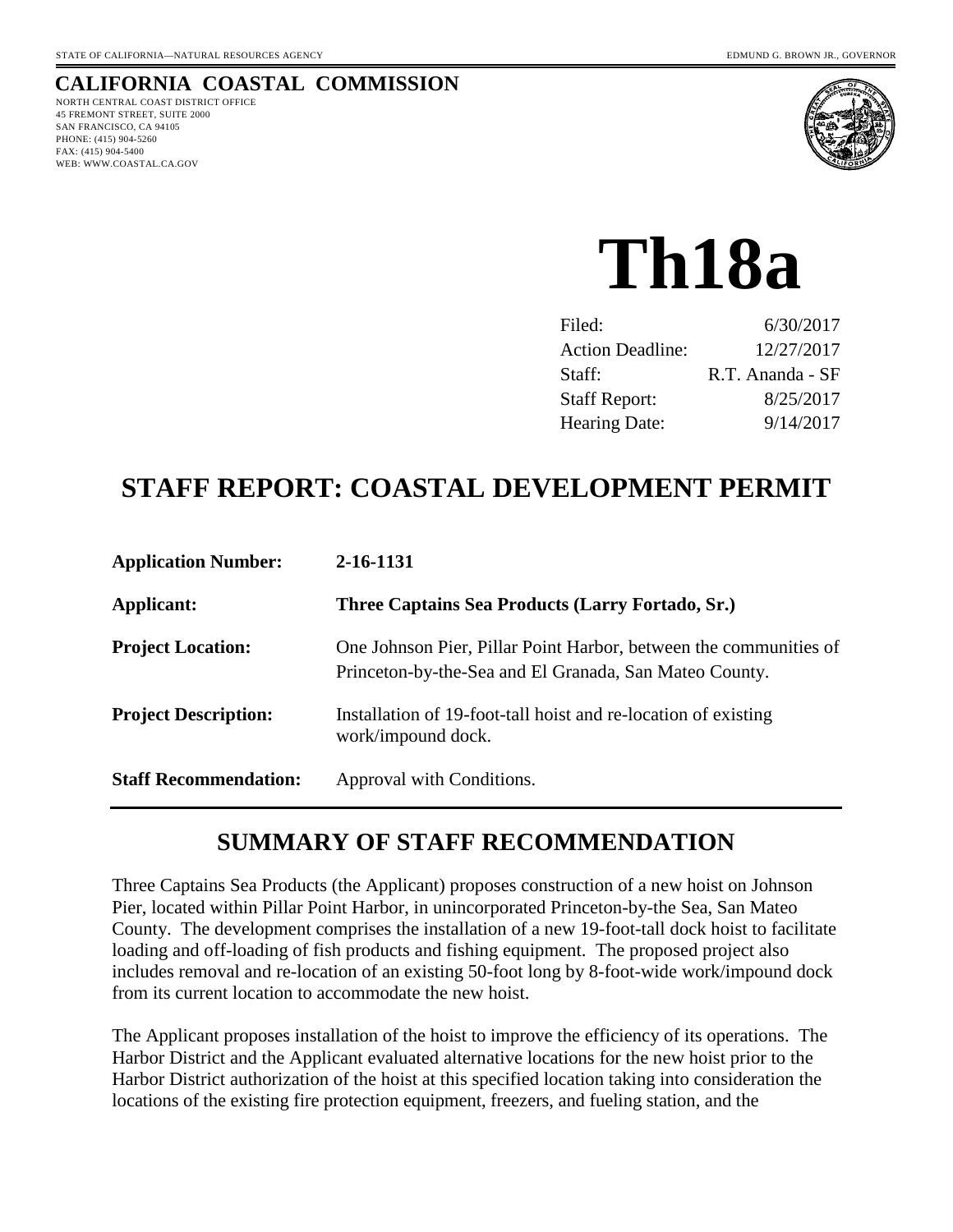#### 2-16-1131 (Three Captains, Hoist)

operational needs of the other fish-buying tenants and fishing fleets. Installation of the new hoist would upgrade existing commercial fishing operations, improve the Applicant's efficiency of off-loading products, and promote continued commercial fishing and associated uses at Johnson Pier, consistent with Section 30234 of the Coastal Act.

Congestion in the area where the pier stem meets the pier head would be increased due to the proposed, new hoist location. However, the Harbor District, as the underlying landowner, has approved the hoist at the proposed location and considered this issue when it approved the project on October 5, 2016. The Harbor District and its staff will continue to work with all existing Pier tenants to further manage operations and traffic in the area once the new hoist is installed.

Public access on Johnson Pier would not be affected by the proposed project, Public access on Johnson Pier is currently and will continue to be subject to temporary restrictions (for safety reasons) associated with harbor activities. With respect to water quality and marine resource issues, staff recommends special conditions to ensure best management practices are applied during project construction to minimize potential impacts to coastal water quality and marine resources. Therefore, Commission staff believes that the installation and operation of the new hoist and relocation of the work dock: a) would support Coastal Act priority, coastal-dependent, uses benefitting the commercial fishing industry; b) would not interfere with the public's ability to access the coast; and c) maintains the biological productivity and water quality of adjacent coastal waters consistent with Coastal Act resource protection policies.

For these reasons, staff recommends approval of the CDP application with conditions. The motion and resolution to act on this recommendation are found on **Page 4** of this report.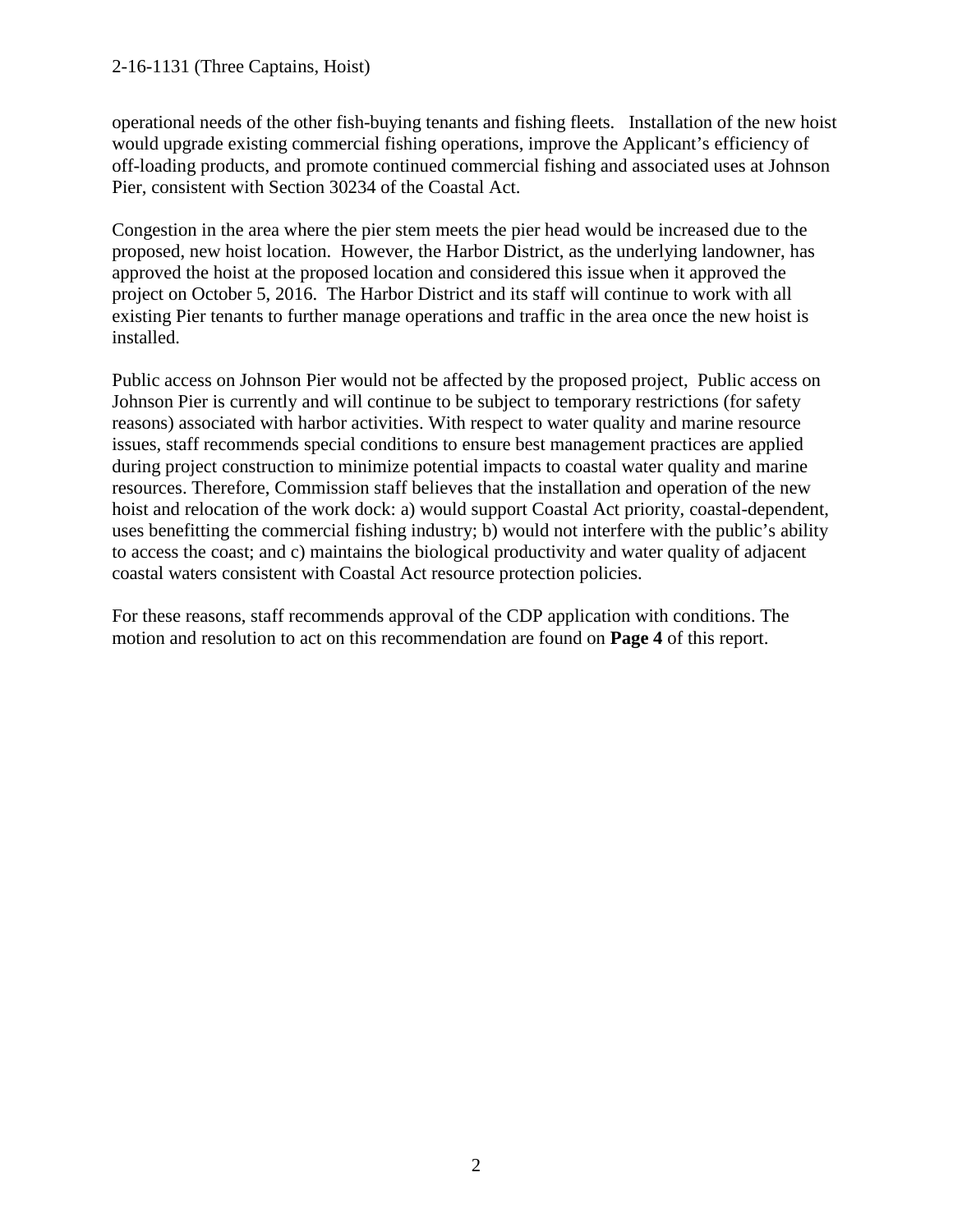# **TABLE OF CONTENTS**

# **APPENDICES**

Appendix A – Substantive File Documents

# **[EXHIBITS](https://documents.coastal.ca.gov/reports/2017/9/th18a/th18a-9-2017-report.pdf)**

[Exhibit 1 – Location](https://documents.coastal.ca.gov/reports/2017/9/th18a/th18a-9-2017-report.pdf) Map [Exhibit 2 – Existing Site](https://documents.coastal.ca.gov/reports/2017/9/th18a/th18a-9-2017-report.pdf)  [Exhibit 3 – Project Plan](https://documents.coastal.ca.gov/reports/2017/9/th18a/th18a-9-2017-report.pdf) [Exhibit 4 – Harbor District Approval](https://documents.coastal.ca.gov/reports/2017/9/th18a/th18a-9-2017-report.pdf) 

[Exhibit 5 – Public Access](https://documents.coastal.ca.gov/reports/2017/9/th18a/th18a-9-2017-report.pdf)

[Exhibit 6 – Commercial Fishing Community Comments](https://documents.coastal.ca.gov/reports/2017/9/th18a/th18a-9-2017-report.pdf)

[Exhibit 7 – California Department of Fish and Game Letter](https://documents.coastal.ca.gov/reports/2017/9/th18a/th18a-9-2017-report.pdf)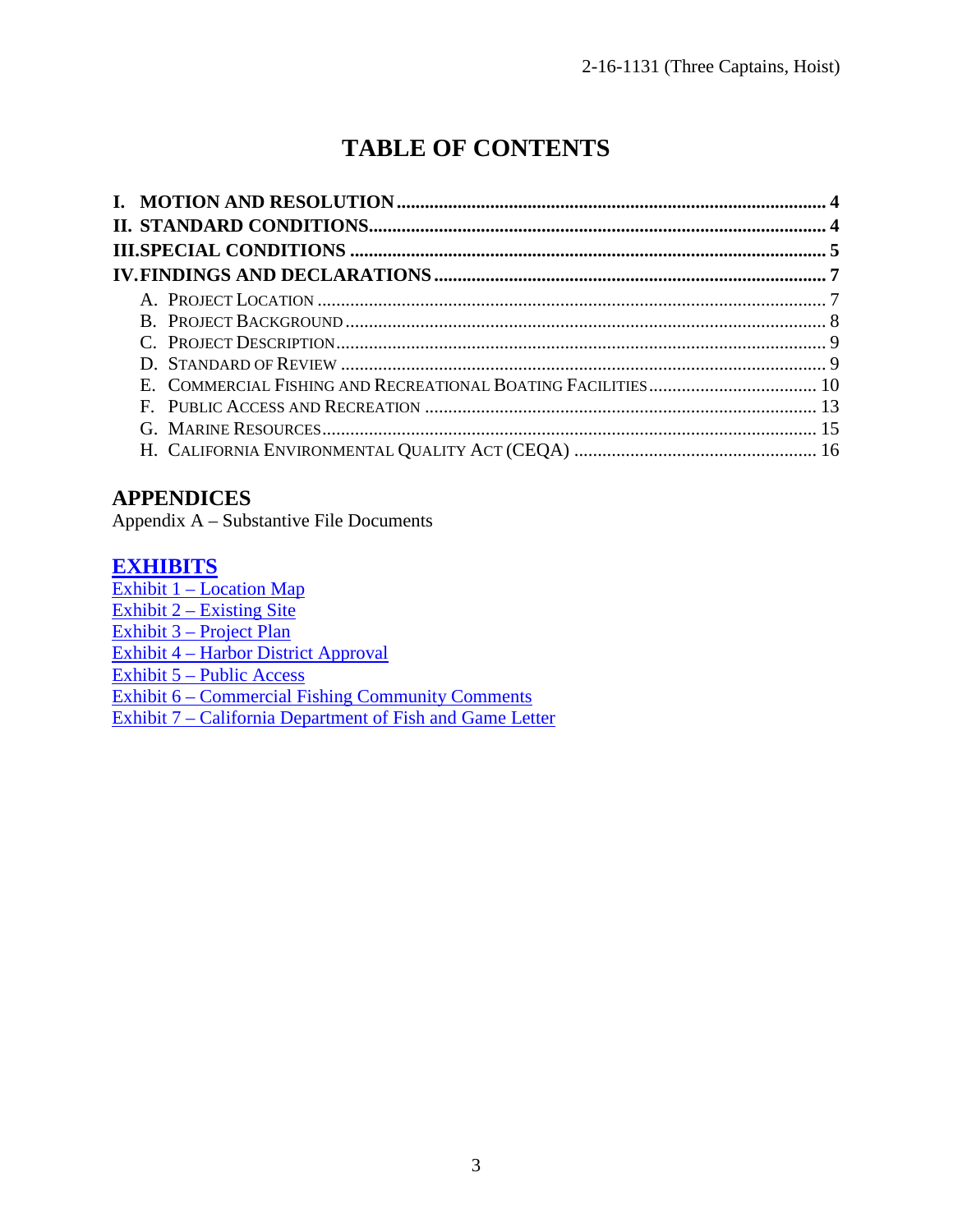# **I. MOTION AND RESOLUTION**

Staff recommends that the Commission, after public hearing, **approve** a coastal development permit for the proposed development. To implement this recommendation, staff recommends a **YES** vote on the following motion. Passage of this motion will result in approval of the CDP as conditioned and adoption of the following resolution and findings. The motion passes only by affirmative vote of a majority of the Commissioners present.

*Motion: I move that the Commission approve Coastal Development Permit Number 2- 16-1131 pursuant to the staff recommendation, and I recommend a yes vote.* 

*Resolution to Approve CDP: The Commission hereby approves Coastal Development Permit Number 2-16-1131 and adopts the findings set forth below on grounds that the development as conditioned will be in conformity with the policies of Chapter 3 of the Coastal Act. Approval of the permit complies with the California Environmental Quality Act because either 1) feasible mitigation measures and/or alternatives have been incorporated to substantially lessen any significant adverse effects of the development on the environment, or 2) there are no further feasible mitigation measures or alternatives that would substantially lessen any significant adverse impacts of the development on the environment.*

# **II. STANDARD CONDITIONS**

This permit is granted subject to the following standard conditions:

- 1. **Notice of Receipt and Acknowledgment**. The permit is not valid and development shall not commence until a copy of the permit, signed by the Permittee or authorized agent, acknowledging receipt of the permit and acceptance of the terms and conditions, is returned to the Commission office.
- 2. **Expiration.** If development has not commenced, the permit will expire two years from the date on which the Commission voted on the application. Development shall be pursued in a diligent manner and completed in a reasonable period of time. Application for extension of the permit must be made prior to the expiration date.
- 3. **Interpretation.** Any questions of intent of interpretation of any condition will be resolved by the Executive Director or the Commission.
- 4. **Assignment.** The permit may be assigned to any qualified person, provided assignee files with the Commission an affidavit accepting all terms and conditions of the permit.
- 5. **Terms and Conditions Run with the Land.** These terms and conditions shall be perpetual, and it is the intention of the Commission and the Permittee to bind all future owners and possessors of the subject property to the terms and conditions.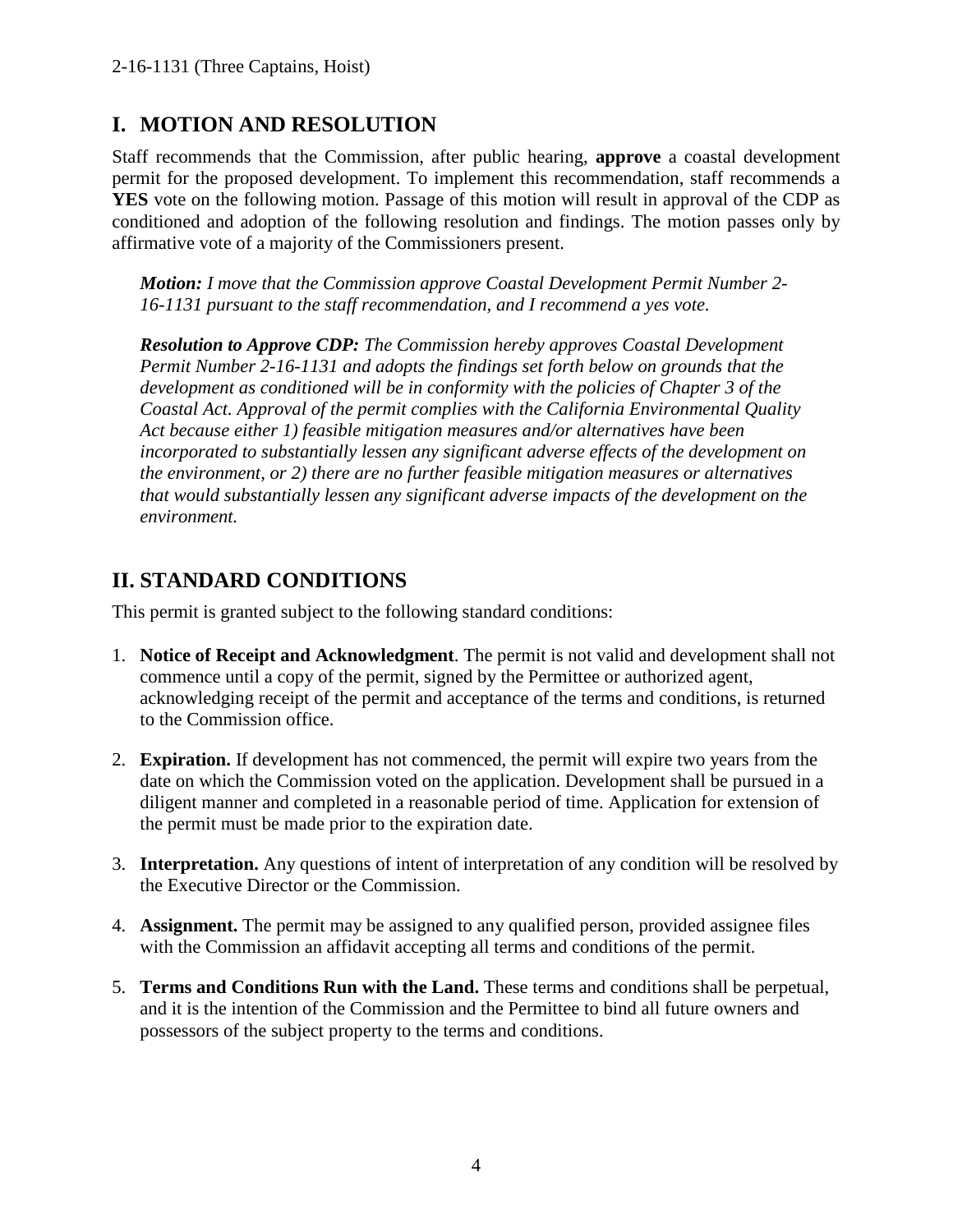# **III. SPECIAL CONDITIONS**

- **1. Construction Requirements.** The Permittee shall undertake construction in accordance with following construction requirements:
	- **(a) Protect Public Access.** Construction shall protect and maximize public access, including, but not limited to:
		- i. Staging and storage of construction equipment and materials (including debris) shall not take place on public access along the main stem of the pier, as depicted in **[Exhibit 5](https://documents.coastal.ca.gov/reports/2017/9/th18a/th18a-9-2017-exhibits.pdf)**.
		- ii. Storage of construction equipment and materials, and to the extent feasible, staging, shall occur in inland areas. Construction, staging, and storage are prohibited outside of the defined construction, staging, and storage areas.
	- **(b) Construction Areas.** All such areas within which construction activities or staging are to take place shall be minimized to the extent feasible in order to have the least impact on public access, commercial and recreational fishing activities, and shoreline resources, including by using inland areas for staging and storing construction equipment and materials as feasible.
	- **(c) Construction Methods and Timing.** All methods to be used shall keep the construction areas separate from the ocean waters to the extent feasible and separate from public recreational use areas (including using unobtrusive fencing (or equivalent measures) to delineate construction areas).
	- **(d) Construction BMPs.** Construction BMPs shall be used during construction to protect coastal water quality and particular care shall be exercised to prevent foreign materials (e.g., construction scraps, chemicals, and other debris) from entering coastal waters, including the following:
		- i. silt fences, straw wattles, or equivalent apparatus, shall be installed at the perimeter of the construction site to prevent construction-related runoff or sediment from discharging to the ocean;
		- ii. equipment washing, refueling, and servicing shall take place at least 50 feet from the shoreline. All construction equipment shall be inspected and maintained at an off-site location to prevent leaks and spills of hazardous materials at the project site;
		- iii. the construction site shall maintain good construction housekeeping controls and procedures, including, at a minimum, clean up all leaks, drips, and other spills immediately; keep materials covered and out of the rain (including covering exposed piles of soil and wastes); dispose of all wastes properly, place trash receptacles on site for that purpose, and cover open trash receptacles during wet weather; remove all construction debris from the site;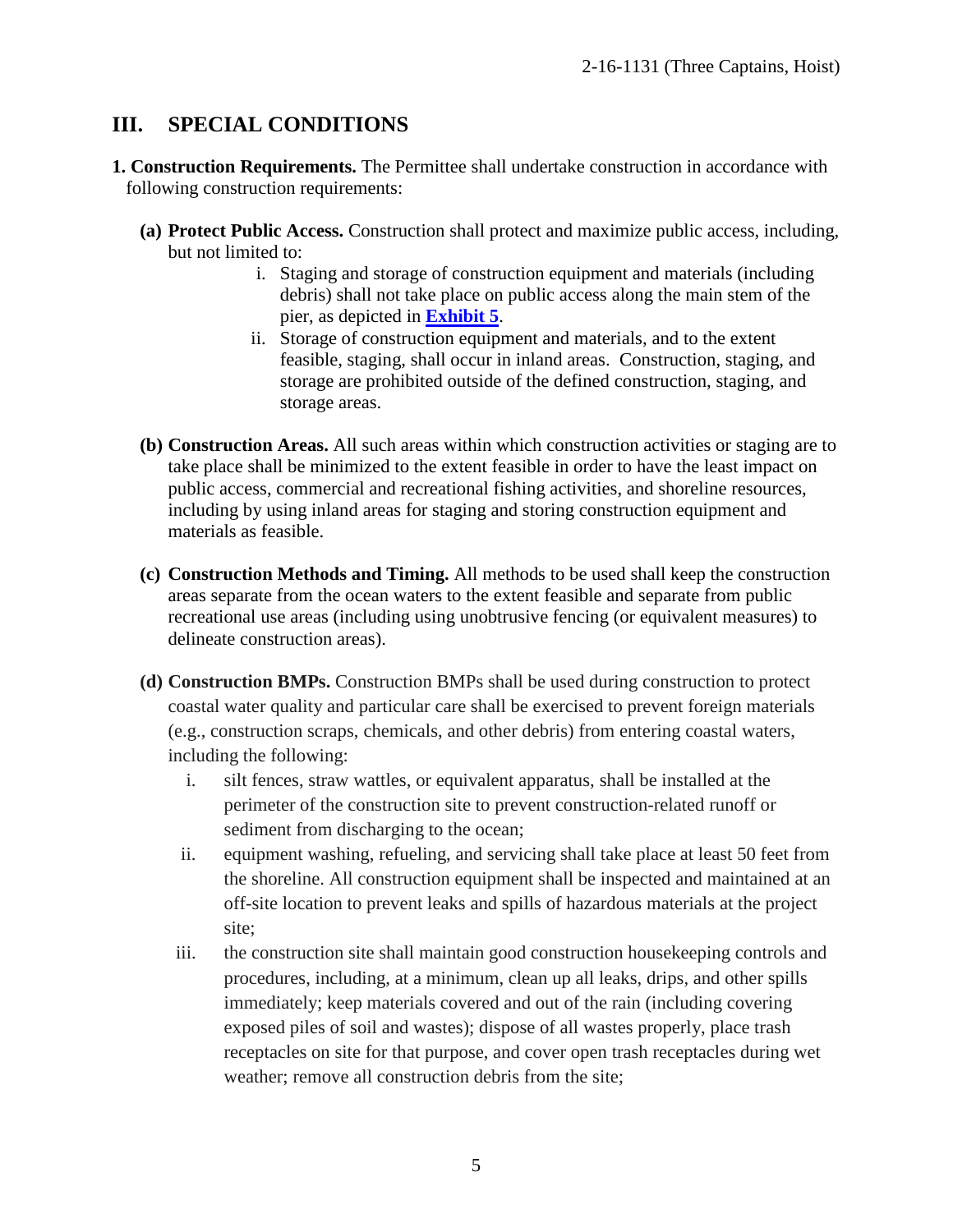- iv. all erosion and sediment controls shall be in place prior to the commencement of construction as well as at the end of each work day; and
- v. measures to avoid and reduce potential noise and vibration impacts to marine life, including the use of a bubble curtain and soft-start techniques.
- **(f) Manage Construction-Phase BMPs.** Appropriate protocols shall be implemented to manage all construction-phase BMPs, including installation and removal, ongoing operation, inspection, maintenance, and training, to protect coastal water quality.
- **(g) Construction Site Documents.** Copies of the signed CDP shall be maintained in a conspicuous location at the construction job site at all times, and such copies shall be available for public review on request. All persons involved with the construction shall be briefed on the content and meaning of the CDP, and the public review requirements applicable to them, prior to commencement of construction.
- **(h) Construction Coordinator.** A construction coordinator shall be designated to be contacted during construction should questions arise regarding the construction (in case of both regular inquiries and emergencies), and that contact information, including address, phone number, and an e-mail address, for the duration of construction, is conspicuously posted at the job site where such contact information is readily visible from public viewing areas, along with indication that the construction coordinator should be contacted in the case of questions regarding the construction (in case of both regular inquiries and emergencies). The construction coordinator shall record the name, phone number, and nature of all complaints received regarding the construction, and shall investigate complaints and take remedial action, if necessary, within 72 hours of receipt of the complaint or inquiry.
- **(i) Notification.** The Permittee shall notify planning staff of the Coastal Commission's North Central Coast District Office at least 3 working days in advance of commencement of construction, and immediately upon completion of construction.

Minor adjustments to the above construction requirements may be allowed by the Executive Director if such adjustments: (1) are deemed reasonable and necessary; and (2) do not adversely impact coastal resources. All requirements above shall be enforceable components of this CDP.

#### **2. Other Agency Review and Approval.** PRIOR TO COMMENCEMENT OF

CONSTRUCTION, the Permittee shall submit to the Executive Director written evidence that all necessary permits, permissions, approvals, and authorizations for the approved project have been granted by all applicable agencies. Any changes to the approved project required by these agencies shall be reported to the Executive Director. No changes to the approved project shall occur without a Commission amendment to this CDP unless the Executive Director determines that no amendment is legally necessary.

#### **3. Assumption of Risk, Waiver of Liability, and Indemnity**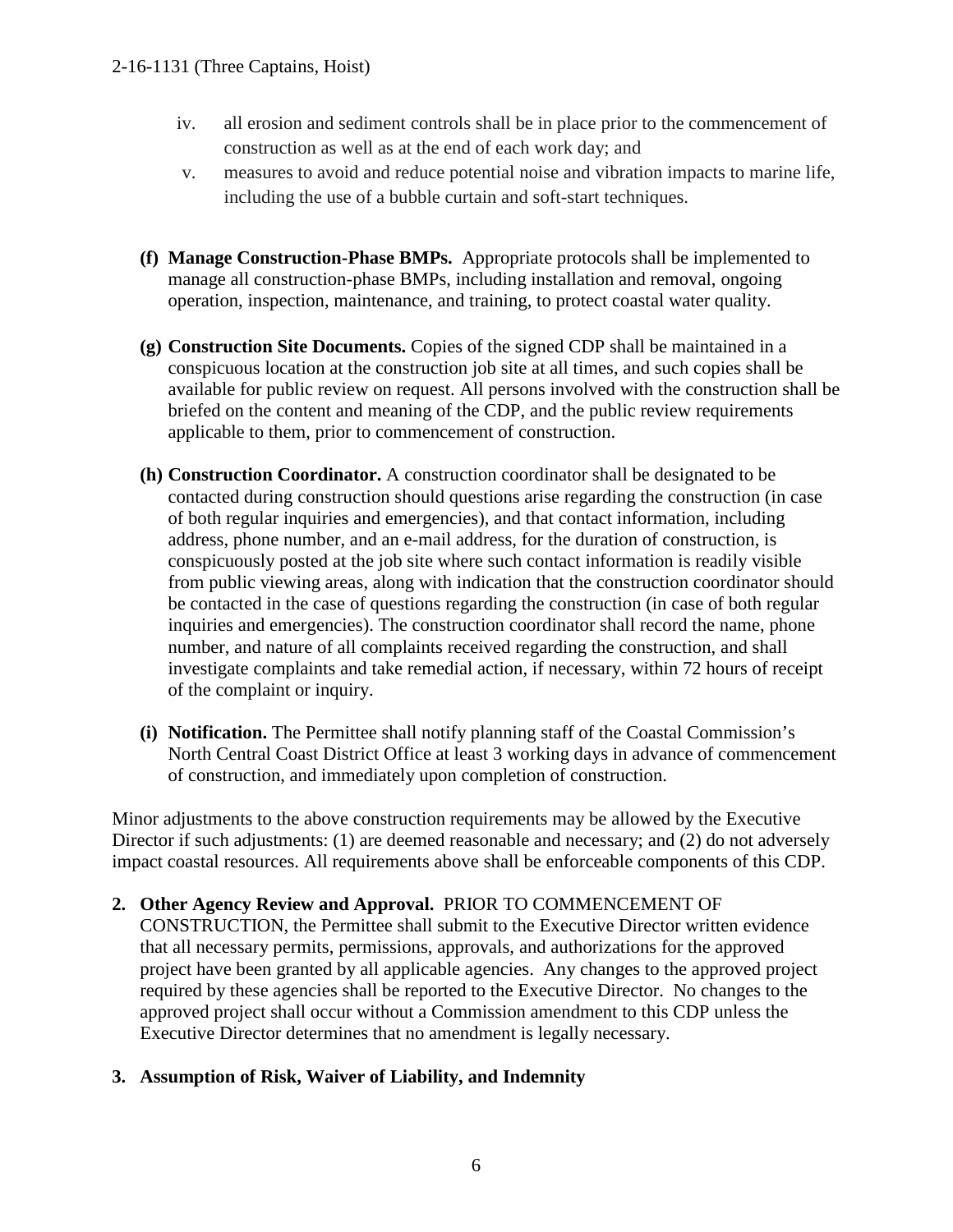(a) By acceptance of this permit, the permittee acknowledges and agrees (i) that the site may be subject to hazards, including but not limited to waves, storms, flooding, all of which will may worsen with future sea level rise; (ii) to assume the risks to the permittee and the property that is the subject of this permit of injury and damage from such hazards in connection with this permitted development; (iii) to unconditionally waive any claim of damage or liability against the Commission, its officers, agents, and employees for injury or damage from such hazards; and (iv) to indemnify and hold harmless the Commission, its officers, agents, and employees with respect to the Commission's approval of the project against any and all liability, claims, demands, damages, costs (including costs and fees incurred in defense of such claims), expenses, and amounts paid in settlement arising from any injury or damage due to such hazards.

#### (b) **PRIOR TO ISSUANCE OF THE COASTAL DEVELOPMENT PERMIT**, the

applicant shall submit: (1) a copy of an agreement, in a form and content acceptable to the Executive Director, between the applicant and the San Mateo County Harbor District incorporating all of the above terms of subsection (a) of this condition, and (2) a written agreement by the San Mateo County Harbor District, in a form and content acceptable to the Executive Director, providing that upon termination of the applicant's lease of the property that is the subject of this coastal development permit, the San Mateo County Harbor District agrees (i) to be bound by the terms of subsection (a) of this condition if it becomes the owner of the possessory interest in such property, and (ii) to include a provision in any subsequent lease of such property requiring the lessee to submit a written agreement to the Commission, for the review and written approval of the Executive Director, incorporating all of the terms of subsection (a) of this condition.

# **IV. FINDINGS AND DECLARATIONS**

#### **A. PROJECT LOCATION**

 $\overline{a}$ 

The proposed project would be located on Johnson Pier in Pillar Point Harbor. Pillar Point Harbor is five miles north of Half Moon Bay in the unincorporated community of Princeton-bythe-Sea, in San Mateo County (See **[Exhibit 1](https://documents.coastal.ca.gov/reports/2017/9/th18a/th18a-9-2017-exhibits.pdf)**). The harbor is protected by outer and inner breakwaters constructed of pervious rubble/rock material and accommodates both commercial and recreational boating uses. There are 122 commercial fishing boats, ten commercial sport fishing boats, and 225 recreational vessels that berth at Pillar Point Harbor. It is a very active, working harbor that is open to the public.

Johnson Pier is a commercial fishing hub along this part of the California coast and is a base for one of California's top operating commercial fishing fleets. King salmon, Dungeness crab, and squid are the prime catches during the harbor's busiest fishing seasons. An average of 6,000,000 lbs. of fish is brought on-shore at Johnson Pier every year.<sup>[1](#page-6-0)</sup> In 2016, 8,865,358 lbs. of squid and other wetfish, 3,306,168 million lbs. of Dungeness crab, 83,727 lbs. of salmon, 356,920 lbs. of

<span id="page-6-0"></span><sup>&</sup>lt;sup>1</sup> Pers. Communication/e-mail, John Draper, Assistant Harbor Master, San Mateo County Harbor District. January 14, 2015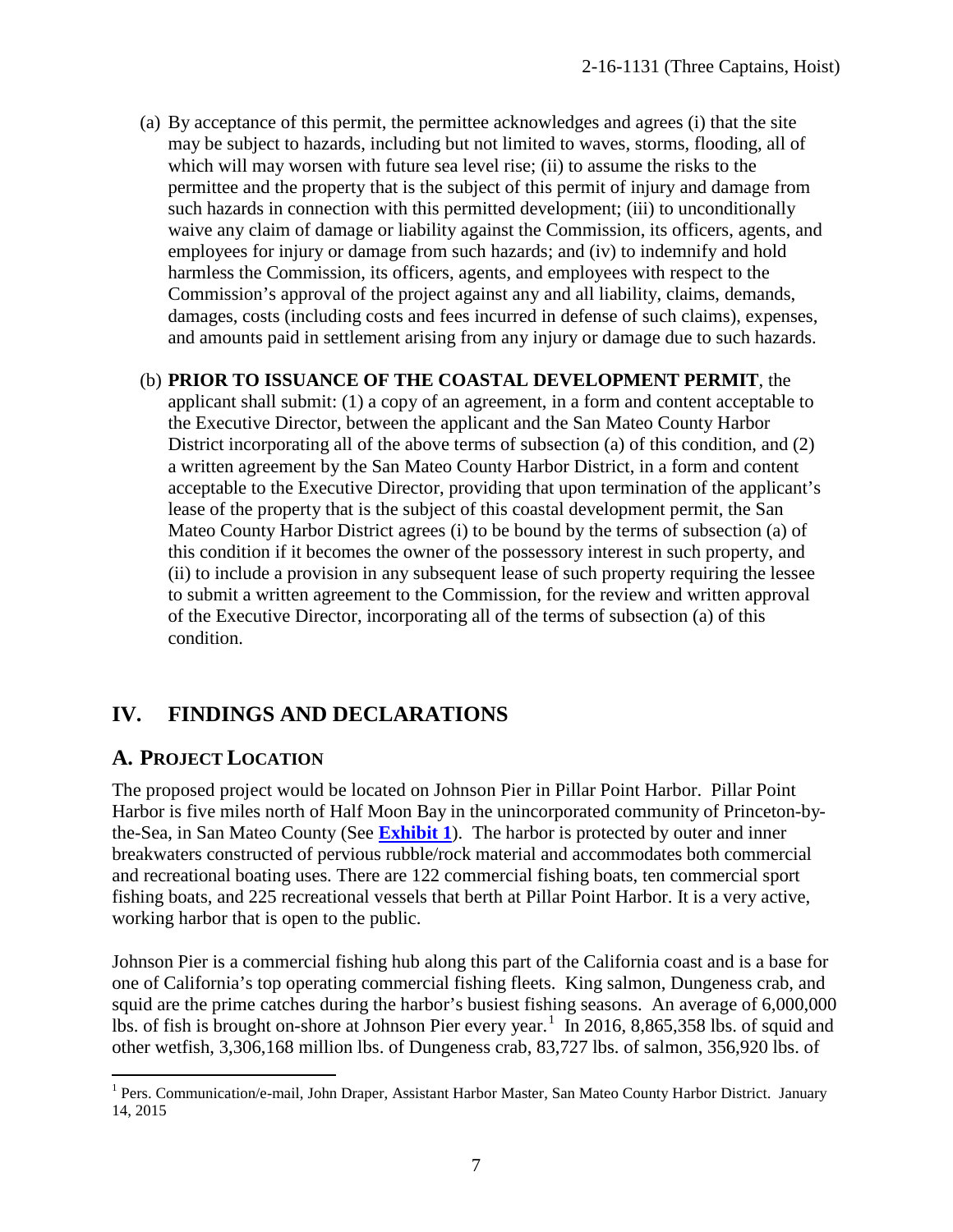groundfish, and 82,131 lbs. of other types of fish were brought on-shore at Pillar Point Harbor via Johnson Pier.<sup>[2](#page-7-0)</sup> Johnson Pier is L-shaped with a 7,300 square-foot pier head containing a 3,762 square-foot building occupied by three fish-buying tenants, one of which is the Applicant. In addition to the fish buyers building, the pier accommodates storage areas and hoists for the tenants, commercial berths (D, E, F, G, and H), a fueling dock, and pump-out station (**[Exhibit 1](https://documents.coastal.ca.gov/reports/2017/9/th18a/th18a-9-2017-exhibits.pdf)**). The area where the bulk of fish buying and transport activities occur can experience some congestion due to loading and off-loading activities and equipment located on the pier, such as refrigerated storage containers. The proposed hoist would be installed on the north side of the Johnson Pier head where the work/impound dock is currently located. The work/impound dock would be relocated 200 feet north away from the Johnson Pier head on the south side of Dock E, adjacent to the west side of the main pier extending from the shoreline (**[Exhibit 3](https://documents.coastal.ca.gov/reports/2017/9/th18a/th18a-9-2017-exhibits.pdf)**).

# **B. PROJECT BACKGROUND**

In April 2014, the Applicant installed a second hoist (Applicant already has one working hoist) on Johnson Pier, without an approved CDP along the south end of the pier head. On September 4, 2014, the Applicant submitted a CDP application (CDP No. 2-14-1592) for after-the-fact authorization of the hoist installation. After evaluation of the Applicant's originally proposed second hoist, Commission Staff issued a Notice of Proposed Permit Waiver on October 29, 2014 pursuant to Title 14, Division 5.5, California Coastal Commission Regulations, Section 13238.1. Staff determined, that the hoist would facilitate existing high priority coastal dependent uses by allowing for and increasing the efficiency of on-going commercial fishing operations, and facilitating the economic and commercial use of the harbor. Further, staff determined that the site did not contain sensitive habitat and that the proposed project would include best management practices to avoid and minimize potential impacts to the water quality of the harbor area and coastal waters. Therefore, staff concluded that installation and operation of the hoist would not result in adverse impacts individually or cumulatively on coastal resources, consistent with the Chapter 3 policies of the Coastal Act.

In response to the circulated Notice of Proposed Permit Waiver, Commission Staff was contacted by community members and representatives of the Half Moon Bay Seafood Marketing Association (HMBSMA) opposing the issuance of a waiver, expressing concern about the potential for "significant economic loss" to its members and other operating businesses at Pillar Point Harbor. Specifically, HMBSMA contested that the new hoist would have the potential to reduce off-load revenues by creating delays for off-loading vessels; have a negative effect on access to the existing fuel station, which could result in delays to fishing activity; and would affect other fish buying businesses by delaying their ability to adequately move product from vessels to trucks. Further, HMBSMA stated that the location of the new hoist and its potential impacts were not adequately studied.

In response, Commission Staff issued a Notice of Changed Executive Director Recommendation on November 7, 2014 in order to further evaluate the concerns raised with respect to consistency

<span id="page-7-0"></span> $\overline{a}$  $2^{2}$  Pers. Communication/e-mail, John Moren, Director of Operations San Mateo County Harbor District. August 24, 2017.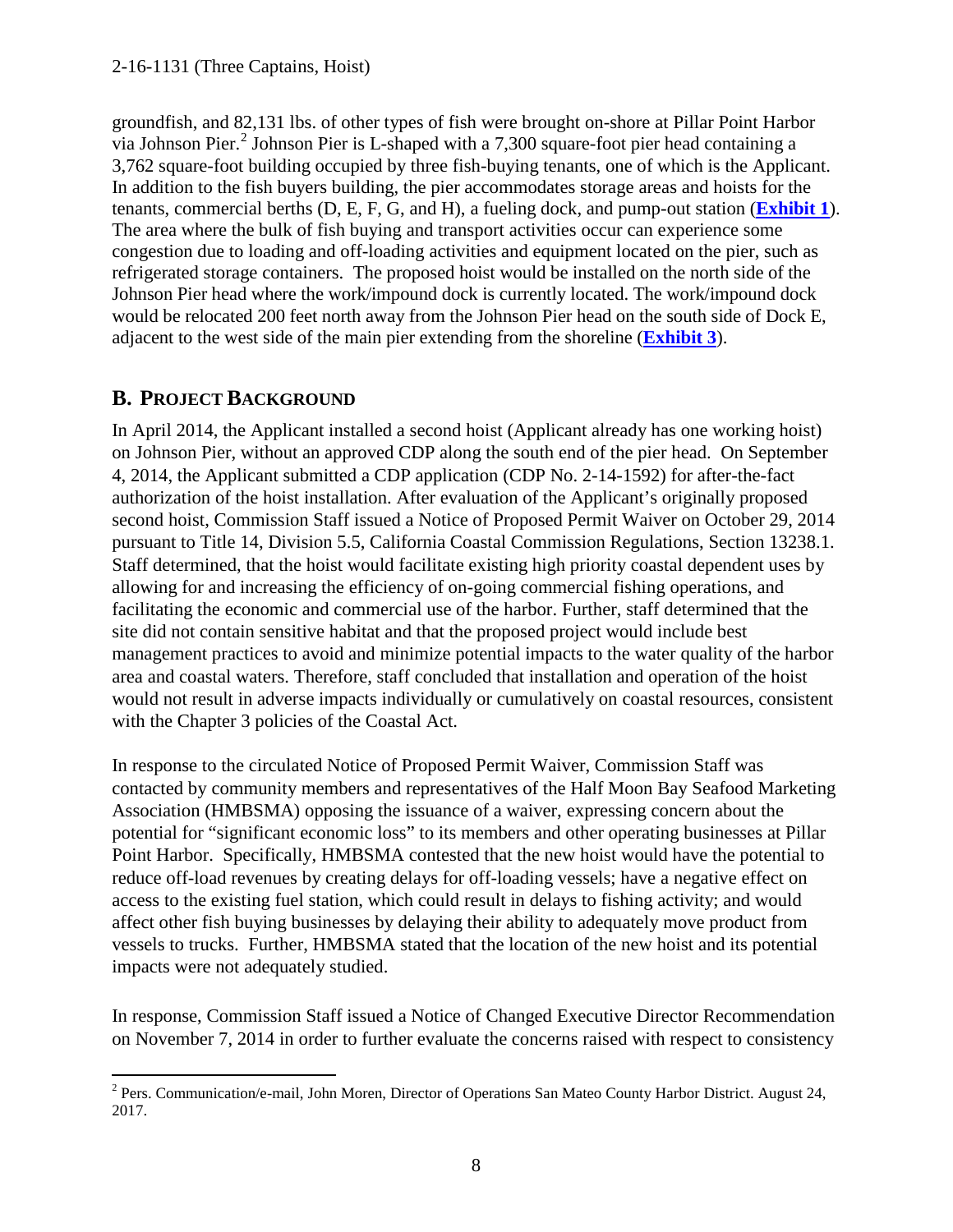of the proposed project with Coastal Act Sections 30234 and 30234.5. During the period of further evaluation, the Harbor District's approval of the second hoist at the originally proposed location expired without being extended by the Harbor District. As the project now lacked local approvals and approval by the underlying landowner, the Executive Director was unwilling to waive the need for such approvals and, the original CDP application (CDP No. 2-14-1592) was eventually closed without a hearing by the Commission. The unpermitted hoist was removed by the applicant in May 2016, thereby resolving the violation of Coastal Act permit requirements. On October 5, 2016, the Harbor District approved the Applicant's request to install a second hoist (**[Exhibit 4](https://documents.coastal.ca.gov/reports/2017/9/th18a/th18a-9-2017-exhibits.pdf)**) at the proposed new location on the north side of the pier head resulting in submission of a new CDP application to the Commission (CDP No. 2-16-1131).

#### **C. PROJECT DESCRIPTION**

The Applicant operates a commercial fish-buying/distribution business as allowed by its lease agreement with the Harbor District. The Applicant is one of three tenants operating commercial, wholesale businesses (for buying and distribution fish) at the southeast end of Johnson Pier. The buyers operate under leases issued to them by the Harbor District which includes authorization to operate up to two hoists each on Johnson Pier. The Applicant currently has only one operational hoist and is seeking CDP authorization to install a second hoist. The new hoist would be 19 feet tall, as measured from the base of the pier, with a rated capacity to carry/lift a maximum of 1,000 lbs. It will be installed to the surface of the pier and no construction work would be conducted from the water. The purpose of the new hoist is to unload and load products and equipment onto and off of authorized fishing vessels at dock from the northeast side of the pier head depending on available space and other docked vessels. The hoist would be operated electronically, connecting to a 15 amp circuit to the existing panel located on the pier. It swings out over the boats docked at the pier for loading and off-loading items.

The proposed project also includes removal and re-location of the existing work/impound dock, currently located adjacent to where the new hoist would be placed. The removal activities would entail work from the pier. The work/impound dock is currently used to temporarily store derelict, abandoned, boats awaiting lien sale. The work/impound dock will be dismantled from the pier and towed approximately two hundred feet to the north and reinstalled on the south side of Dock E. The reinstallation will entail driving three concrete piles to a depth of 30 to 40 feet using a small impact hammer (**See [Exhibit 3](https://documents.coastal.ca.gov/reports/2017/9/th18a/th18a-9-2017-exhibits.pdf)**). Measures to reduce the sound created from pile driving will include a bubble curtain to mitigate sound vibrations, monitoring hydro-acoustic sounds, and soft start method. A soft start method entails not using full force for initial strikes of the pilin, but at a significantly reduced force and to slowly build up to full force over several strikes. Species that may occur in the vicinity of the pile driving can effectively move away from the pile driving to another location. This avoids and or reduces potential pile driving impacts.

#### **D. STANDARD OF REVIEW**

The proposed project is located within the retained coastal development permit jurisdiction of the Coastal Commission. The Commission retains jurisdiction in the project area because the project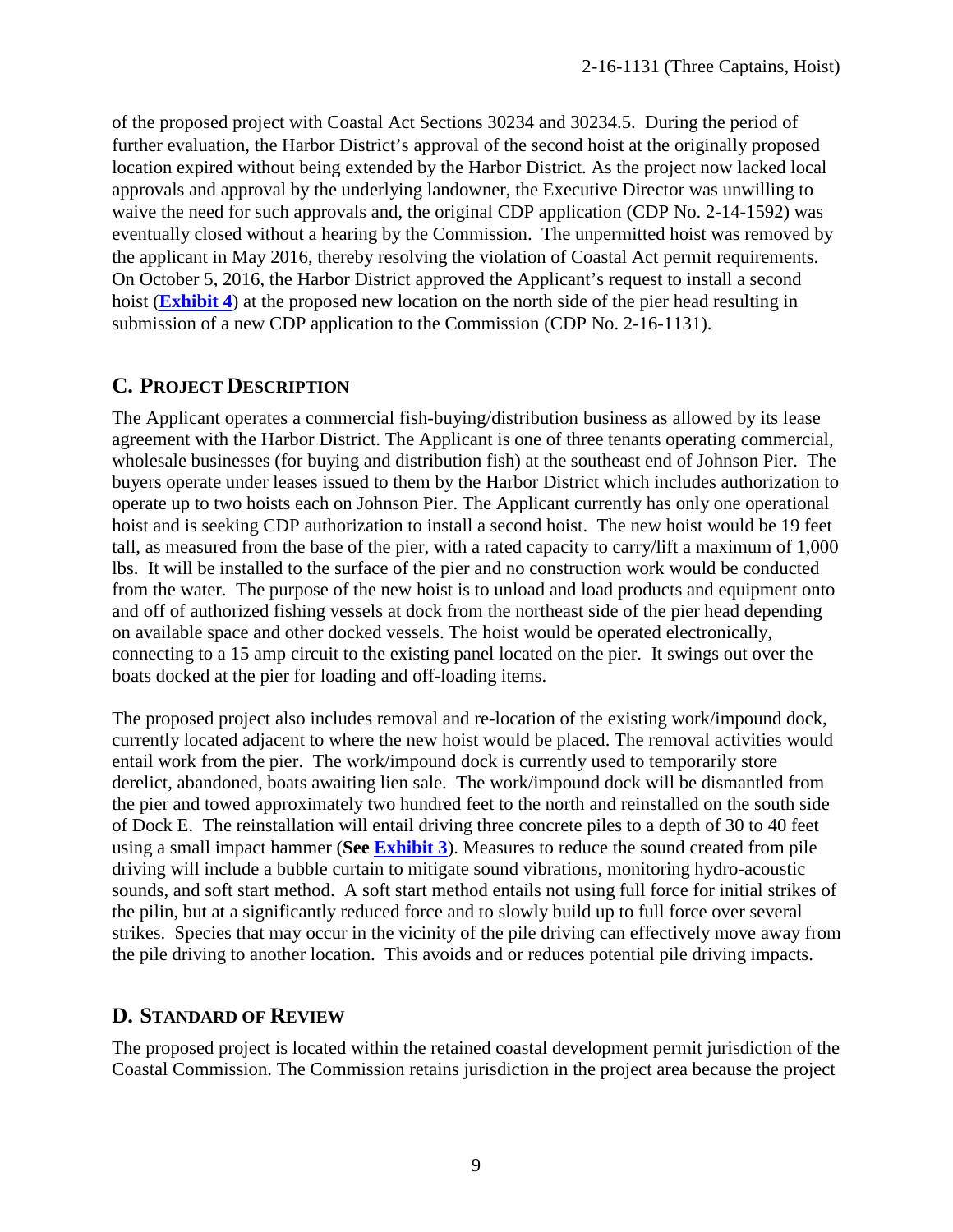is located within an area defined as former tidelands, submerged land, or land subject to the public trust; therefore, the standard of review is the Chapter 3 policies of the Coastal Act.

#### **E. COMMERCIAL FISHING AND RECREATIONAL BOATING FACILITIES**

#### **Applicable Policies**

Coastal Act Sections 30234 and 30234.5 require the protection of facilities that provide services for commercial and recreational fishing. Coastal Act Section 30255 gives coastal-dependent developments priority over other developments and directs that they be developed within reasonable proximity to the uses they support.

**Section 30234:** *Facilities serving the commercial fishing and recreational boating industries shall be protected and, where feasible, upgraded. Existing commercial fishing and recreational boating harbor space shall not be reduced unless the demand for those facilities no longer exists or adequate substitute space has been provided. Proposed recreational boating facilities shall, where feasible, be designed and located in such a fashion as not to interfere with the needs of the commercial fishing industry.* 

**Section 30234.5:** *The economic, commercial, and recreational importance of fishing activities shall be recognized and protected.*

**Section 30255:** *Coastal-dependent developments shall have priority over other developments on or near the shoreline. Except as provided elsewhere in this division, coastal-dependent developments shall not be sited in a wetland. When appropriate, coastal-related developments should be accommodated within reasonable proximity to the coastal-dependent uses they support.* 

The Coastal Act defines coastal-dependent and coastal-related as follows:

**Section 30101:** *"Coastal-dependent development or use" means any development or use which requires a site on, or adjacent to, the sea to be able to function at all.*

**Section 30101.3:** *"Coastal-related development" means any use that is dependent on a coastal-dependent development or use.*

#### **Consistency Analysis**

Commercial and recreational fishing and recreational boating are coastal-dependent priority uses that cannot function without sufficient harbor facilities. Fishing fleets currently have the ability to on-load fishing equipment and off-load their catches at Johnson Pier where fish-buying tenants operate. The Applicant (as well as the two other wholesale tenants) serves as a link to consumers wishing to purchase seafood products. The three top-grossing fishing seasons for Pillar Point Harbor include Dungeness crab, king salmon, and squid seasons. Crab season is between mid-November and June, squid season overlaps and extends from mid-October to the end of March, and salmon season begins in April and extends through the end of September. Thus, Johnson Pier is in active use by the commercial fishing industry throughout the entire year. The equipment on-loading and fish off-loading conducted on and from Johnson Pier during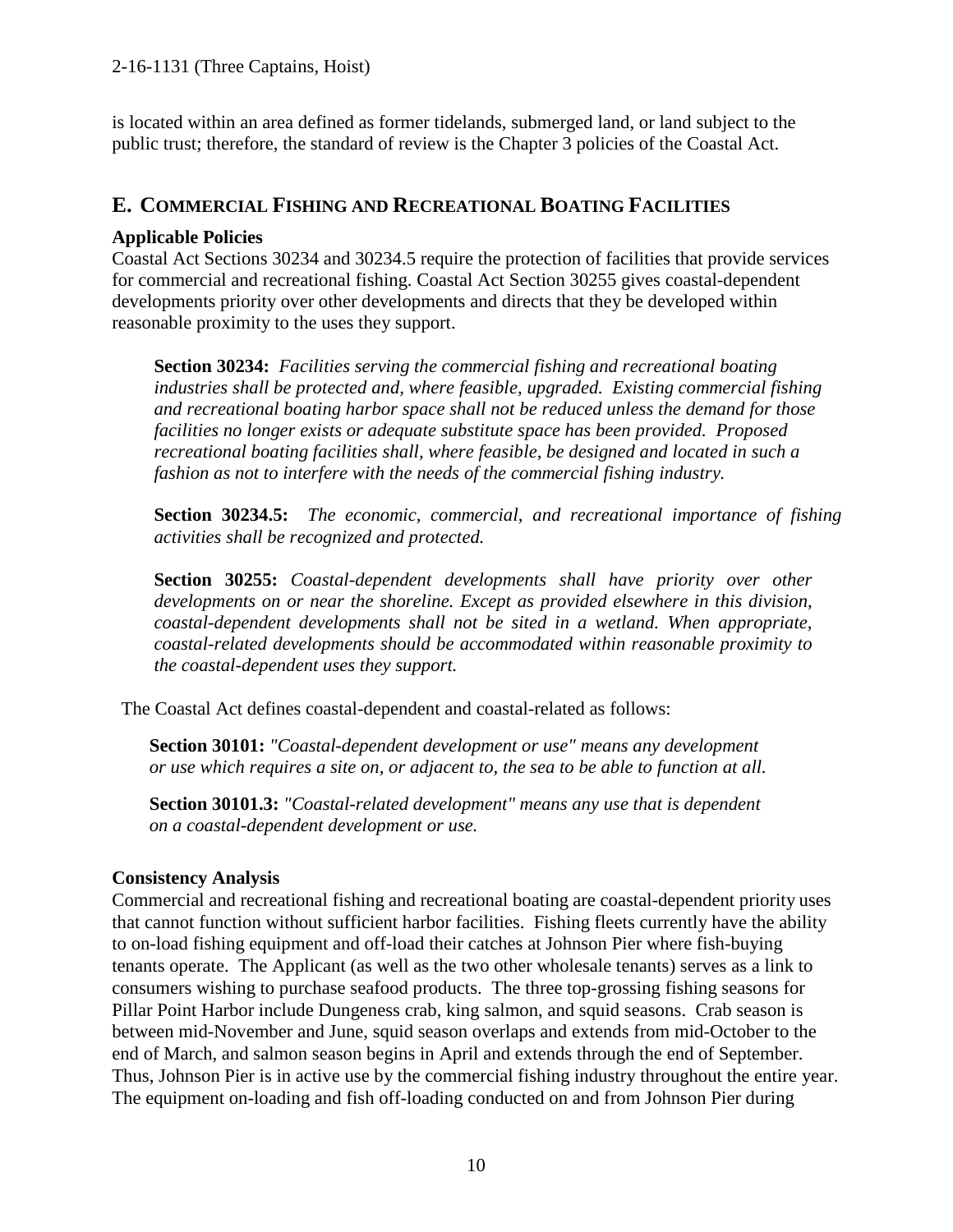fishing season, is a high priority, coastal-dependent use and as such must be afforded the required protections under the Coastal Act.

A hoist is an essential piece of equipment necessary for loading and off-loading the vessels that transport sea products to be sold wholesale. The Applicant, the two other commercial tenants, and fishing fleets, all rely heavily on having working hoists on the pier to facilitate and support their respective, industry-related, activities. There are currently four operational hoists located on Johnson Pier. The four hoists are operated by the existing three tenants: 1) Pillar Point Seafood operates two hoists; 2) Morning Star Fisheries operates one hoist, and the Applicant operates one hoist. The Applicant's single existing hoist is located at the back of the fish-buying building, Pillar Point Seafood's two existing hoists are located on the south side of the pier head, and Morning Star Fisheries owns a single hoist located on the northwest side of the pier (**[Exhibit](https://documents.coastal.ca.gov/reports/2017/9/th18a/th18a-9-2017-exhibits.pdf)  [2](https://documents.coastal.ca.gov/reports/2017/9/th18a/th18a-9-2017-exhibits.pdf)**). Fishing vessels are off-loaded at the dock and the buyers load their purchases directly onto refrigerated trucks. The products are then transported by the buyers via truck to their respective customers.

Each tenant leases approximately 1,250 square feet of area on the pier and is allowed under their respective leases to have up to two hoists, contingent upon obtaining authorization for the hoist locations from the Harbor District. The Harbor District authorized the Applicant to install the new hoist at the proposed, specified location after taking into consideration the needs of the working dock and the needs of the other tenants. Prior to authorization, the Harbor District and the Applicant evaluated alternative locations for the new hoist taking into consideration the locations of the existing fire protection equipment, freezers, the fueling station, and the operational needs of the other tenants and fishing fleets. Further, the Harbor Master is required to manage traffic and use areas at Johnson Pier to the benefit of tenants and as such, the Harbor District Commissioners considered these factors relative to the new hoist location when considering it for approval.

Currently, fishermen that utilize the Applicant's single existing hoist are required to transport their gear and products from their trucks back and forth from the pier inside and through the fishbuying building. The current flow of equipment on the pier requires off-loading equipment from a truck, placing it on pallets, and carrying the load inside and through the building to the existing hoist at the back of the building for on-loading onto a vessel. Off-loading requires the same sort of operation through the existing building. A hoist installed at the proposed location will reduce congestion occurring in front of the buying stations as traffic on the pier in this area during peak usage will be more spread out over the entire dock as opposed to mainly next to the existing fish buying buildings. The fishermen delivering to the Applicant will not need to go through the building to transport gear and fish to and from the vessels as the second hoist location provides an additional station for fishermen to unload their catches and to load equipment at the pier. The Applicant can currently unload approximately 7,000 lbs. of fish product per hour. After installation of the second hoist the Applicant will be able to simultaneously unload multiple boats with two hoists, thereby making the unloading process more efficient. Access to and from the dock or the ability for fishermen to unload catch or load pots (and other gear) will be easier, as well.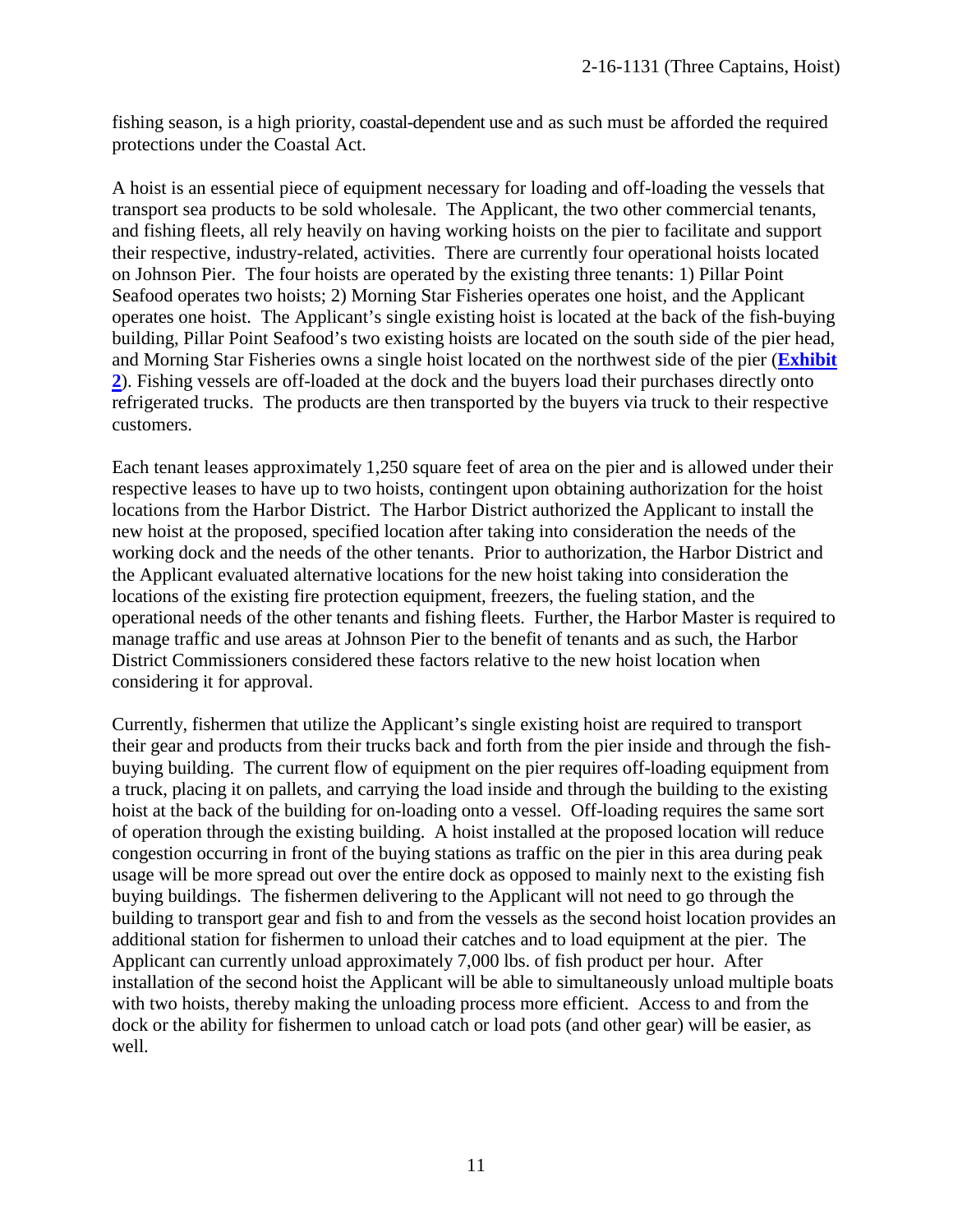#### 2-16-1131 (Three Captains, Hoist)

While the proposed new hoist would mainly facilitate the operations of the Applicant, the other tenants could also benefit from the installation of the new hoist. The Applicant's lease requires that the "tenant shall cooperate with all other tenants of Landlord who will be operating enterprises in the vicinity…" The other wholesale tenants at Johnson Pier have the opportunity to use the hoist upon occasion should their respective hoists become temporarily inoperable.<sup>[3](#page-11-0)</sup> The Applicant indicates that Morning Star Fisheries can use the hoist during the start of the crab season to relieve pressure/congestion on the west side of the pier and at the season's end to unload crab pots. Either of the other tenants would also be able to use the hoist in the event of an emergency. The location of the hoist would not conflict with the use of the fuel dock by vessels as fueling occurs on the east side of the main stem of the pier, away from the location of the proposed, new hoist.

The Applicant plans to construct the proposed project immediately if the Commission approves the proposed project and a CDP is issued. Construction of the new hoist would occur on two half days in the early morning. Removal and re-location of the work/impound dock would take less than a day. Fishing and fish-buying activities would continue during the construction, removal and relocation activities. The re-location of the work/impound dock would occur on the opposite side of the pier and is not expected to cause a significant conflict with the other tenants' fishing activities because the construction would take place away from their respective hoists. The tenant leases from the Harbor District require an unobstructed, 15-foot minimum length along the pier for forklift and truck access. The proposed project would not interfere with the use of this restricted corridor. The dock area immediately adjacent to the proposed new hoist location currently provides storage space for each tenant. Congestion in the area where the pier stem meets the pier head could be increased due to the proposed, new hoist. However, the Harbor District, as the underlying landowner, has approved the hoist at the subject location, finding that it will not conflict with current operations at Johnson Pier, and will continue to work with all tenants to manage operations and traffic in the area.<sup>[4](#page-11-1)</sup> The Harbor Master and/or District Harbor Patrol staff can easily respond to potential conflicts between uses and users during construction and fish-buying activities. Further, the re-located impound/work dock will not result in any significant loss of harbor facilities, as this use would be relocated and continued at the proposed new location adjacent to Dock E. The new, impound location is somewhat smaller than the existing location and therefore the new location may accommodate fewer vessels than the existing location, depending on the size of the impounded boat. The number of vessels that are actually impounded, however, fluctuates; and if the new dock fills to capacity, the Harbor District, although not its preference, can use any of its other available boat slips to store a seized vessel (which is what the Harbor District does presently for those few occasions when there is no space left on the existing impound dock). The new location for the work/impound dock is currently unoccupied and there will continue to be adequate space for the recreational boats that use Dock E. Therefore, the new location for the impound deck does not raise any Coastal Act issues of concern.

The addition of the subject new hoist will also promote the economic, commercial, and recreational needs of the commercial fishing industry as a whole, as expressed in public comments from various members of the commercial fishing community (**[Exhibit 6](https://documents.coastal.ca.gov/reports/2017/9/th18a/th18a-9-2017-exhibits.pdf)**).

<span id="page-11-0"></span> $\overline{a}$ <sup>3</sup> Pers. Communication, Scott Grindy Acting General Manager, Pillar Point Harbor. December 2014.

<span id="page-11-1"></span><sup>&</sup>lt;sup>4</sup> Pers. Communication, Steve McGrath General Manager, Pillar Point Harbor. August 2017.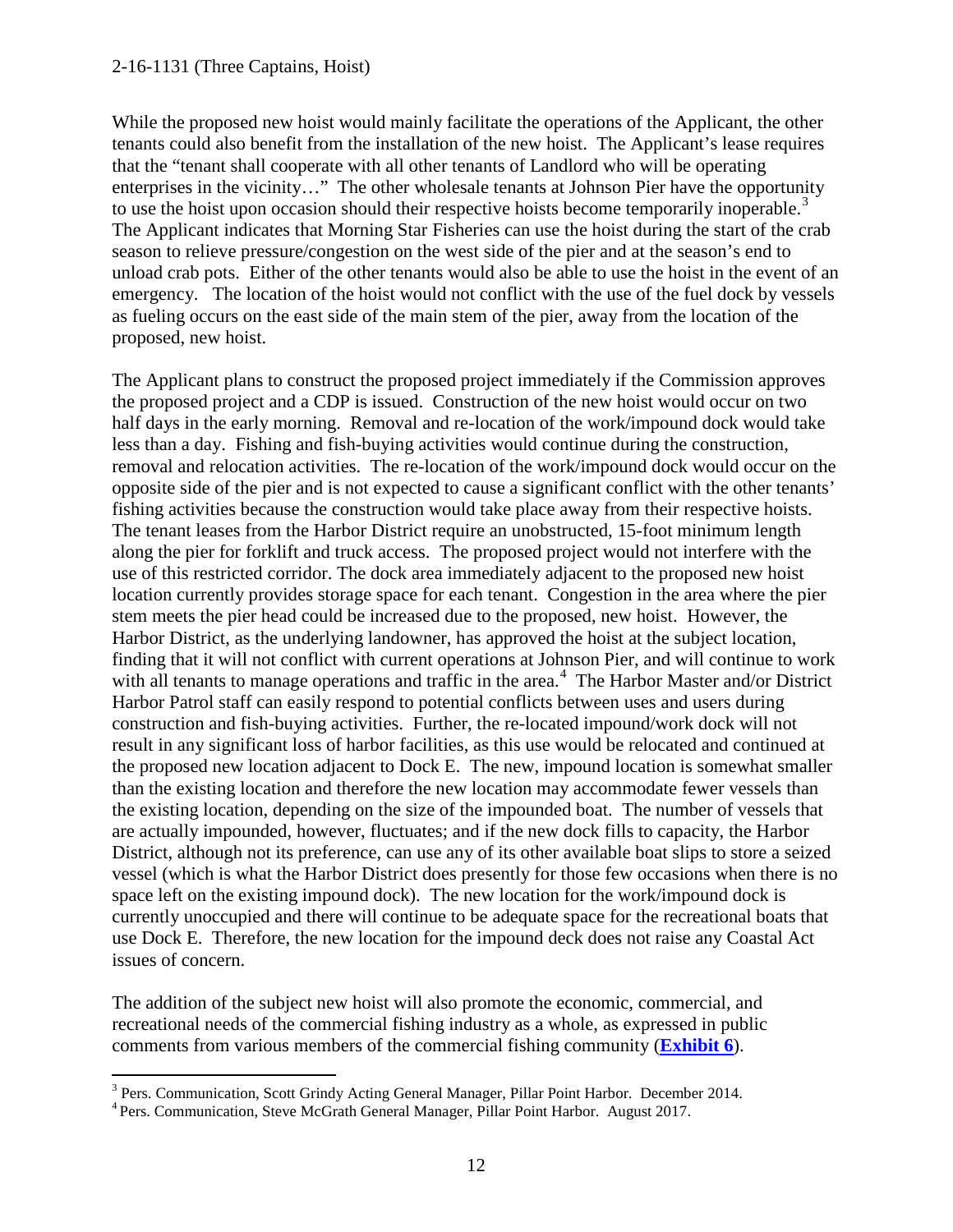Specifically, the new hoist will provide an additional unloading station for the fishermen, which will allow an increase in the number of boats that can be unloaded concurrently and more quickly. The faster that fishing crews unload their catches the sooner they can go back out to sea to continue fishing. Greater quantities of fish product will be able to more quickly move across the pier which in turn will generate additional revenue for the tenants as well as the Harbor District. Staff believes (and as confirmed by the Harbor District) that the additional hoist is beneficial to the commercial fishing industry as a whole. The Harbor District indicates that even with the costs associated with added wear and tear of having a new hoist on the pier, it is reasonable that the revenue generated will provide an overall benefit.<sup>[5](#page-12-0)</sup> Staff reasons that it is likely that the additional revenue to the Harbor District could have the effect of contributing to the Harbor District's capital improvements, such as upgrades to the pier, roadway, or the existing tenant building, thereby making it beneficial to all who use the pier/harbor facilities. The improvements would serve both the commercial fishing businesses and recreational boaters that use Johnson Pier and the harbor.

Thus, installation of the new hoist is vital and beneficial to the commercial fishing industry as it contributes to the off-loading of approximately 6 million lbs. of sea products brought on-shore at Pillar Point Harbor. In a letter (**[Exhibit 7](https://documents.coastal.ca.gov/reports/2017/9/th18a/th18a-9-2017-exhibits.pdf)**) dated August 16, 2017, the Executive Director of California Fish and Game Commission wrote Chair Bochco and the Commission asking the Commission to support California's coastal fishing communities by taking their infrastructure and economic needs into consideration when approving coastal development projects. This will ensure the protection of California's maritime heritage and the economic well-being of coastal fishing communities along the coast. Installation of the new hoist augments the existing commercial fishing operations by improving the efficiency of off-loading products and promoting continued commercial fishing and associated uses at Johnson Pier. Further, improving the Applicant's efficient use of the pier would result in additional revenue to the Harbor District which could assist in future capital improvements to its facilities benefiting both commercial and recreational coastal-dependent uses. Therefore, the proposed project is consistent with Sections 30234, 30234.5 and 30255 of the Coastal Act.

# **F. PUBLIC ACCESS AND RECREATION**

#### **Applicable Policies**

Coastal Act Section 30604(c) requires that every coastal development permit issued for new development between the nearest public road and the sea "shall include a specific finding that the development is in conformity with the public access and recreation policies of [Coastal Act] Chapter 3." The proposed project is located seaward of the first through public road. Coastal Act Sections 30210 and 30212 (a) provide protections for public access and recreation consistent with public safety needs and the need to protect fragile coastal resources. Coastal Act Section 30211 requires that development shall not interfere with the public's right of access to the sea and the use of dry sand and rocky coastal beaches extending landward to the first edge of terrestrial vegetation. Section 30213, in particular, provides for the protection of

<span id="page-12-0"></span> $\overline{a}$ <sup>5</sup> Pers. Communication, Steve McGrath General Manager, Pillar Point Harbor. August 2014.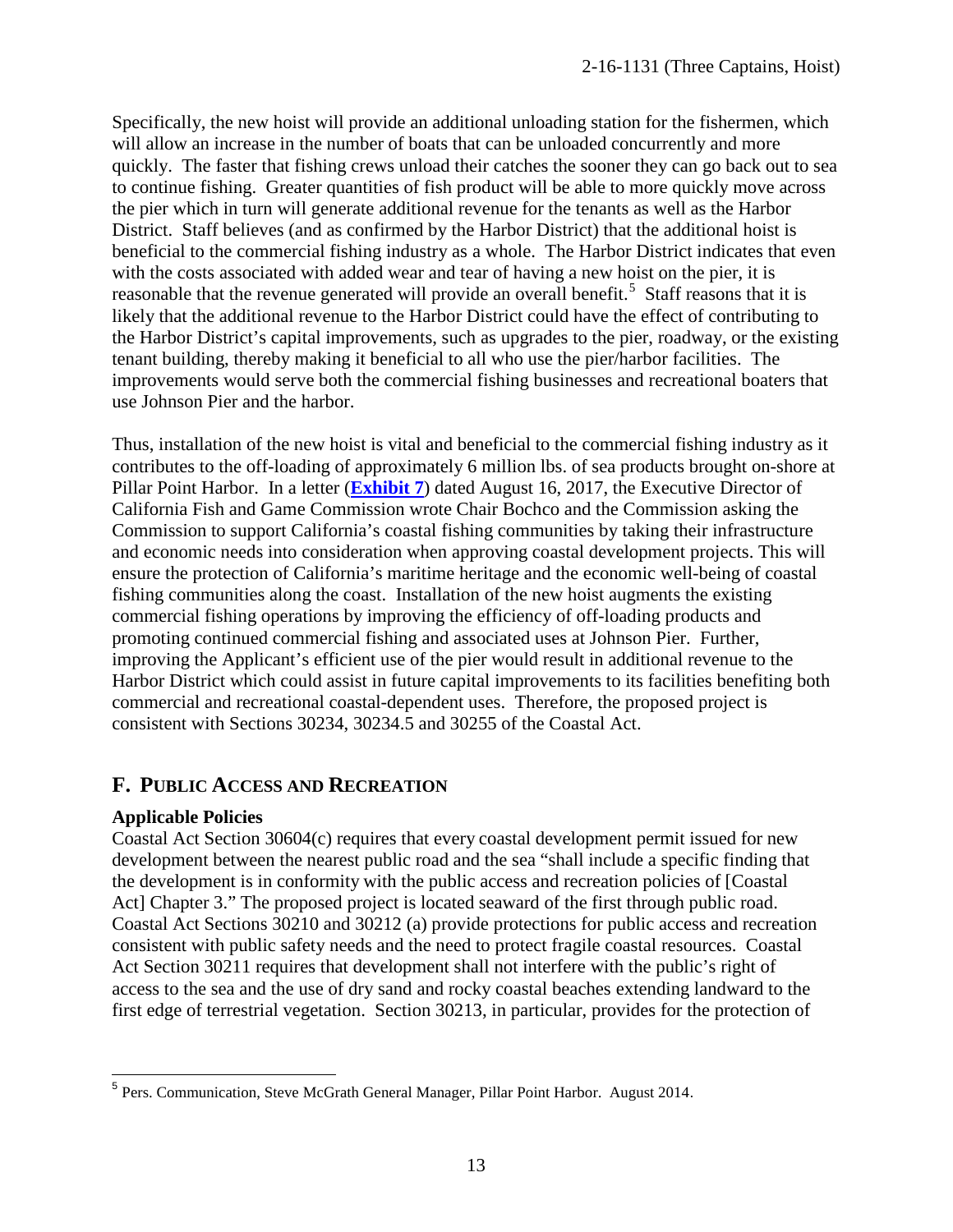free and low-cost access, and Section 30140(b) requires that development in areas adjacent to recreation areas be compatible with and not significantly degrade those areas.

**Section 30210:** *In carrying out the requirement of Section 4 of Article X of the California Constitution, maximum access, which shall be conspicuously posted, and recreational opportunities shall be provided for all the people consistent with public safety needs and the need to protect public rights, rights of private property owners, and natural resource areas from overuse.*

**Section 30211:** *Development shall not interfere with the public's right of access to the sea where acquired through use or legislative authorization, including, but not limited to, the use of dry sand and rocky coastal beaches to the first line of terrestrial vegetation.*

**Section 30212(a):** *Public access from the nearest public roadway to the shoreline and along the coast shall be provided in new development projects except where: (1) it is inconsistent with public safety, military security needs, or the protection of fragile coastal resources …* 

**Section 30213:** *Lower cost visitor and recreational facilities shall be protected, encouraged, and, where feasible, provided. Developments providing public recreational opportunities are preferred.*

**30240(b):** *Development in areas adjacent to environmentally sensitive habitat areas and parks and recreation areas shall be sited and designed to prevent impacts which would significantly degrade those areas, and shall be compatible with the continuance of those habitat and recreation areas.*

# **Consistency Analysis**

The public beaches and access trails located along the Pillar Point and Princeton-by-the Sea shoreline provide the public with a variety of recreational opportunities such as walking and watching the sun set. (**[Exhibit 6](https://documents.coastal.ca.gov/reports/2017/9/th18a/th18a-9-2017-exhibits.pdf)**) The Coastal Act requires that new development proposals provide maximum access and recreational opportunities to the public consistent with public safety needs, in addition to the protection of natural resources, as provided by Sections 30210, and 30212(a) cited above. Pillar Point Harbor provides recreational boating opportunities for the public. Johnson Pier, as described earlier, is a working, commercial-fishing, pier; however, the public has the ability to access it in order to purchase fish products directly from docked fishing boats as well as to safely walk along the main stem of the pier. Aside from being able to access Johnson Pier, the public can also experience the coast recreationally by walking along a portion of the California Trail that extends through the harbor area between the existing harbor parking lot and the shoreline.

The proposed new hoist will not impede public access to, from, or along the California Coastal Trail in the area. Nearby coastal access points including at Perched Beach and Surfers Beach located to the south and the stretch of beach immediately adjacent to Barbara's Fishtrap restaurant located to the north will not be affected by installation or operation of the new hoist. The public can continue to walk on Johnson Pier as currently provided given that there may still be temporary restrictions (for safety reasons) associated with harbor activities such as loading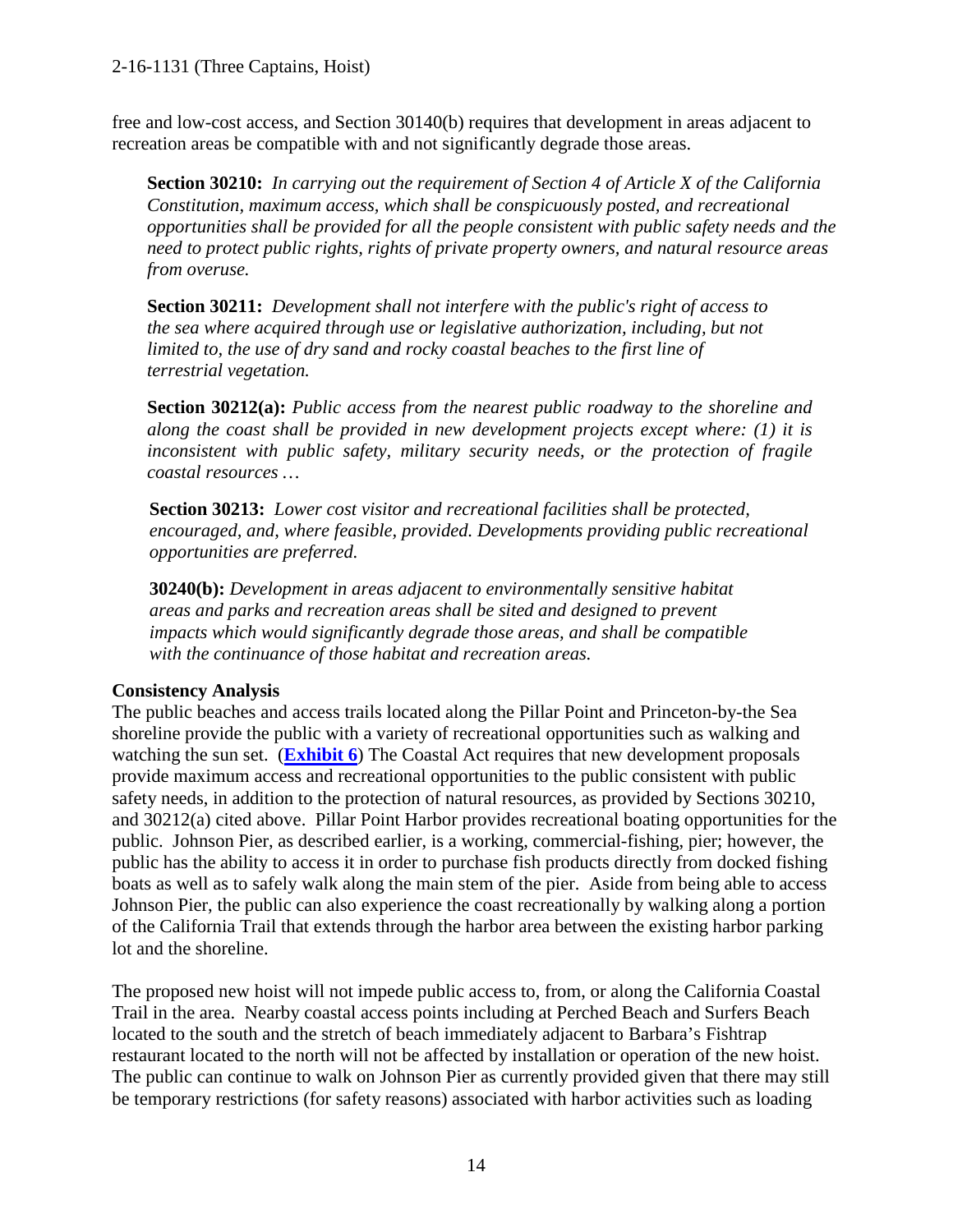and off-loading docked vessels. The new hoist does not interfere with the public's right of access to the shore or present a conflict with recreational uses in the harbor area. Therefore, the installed hoist will not result in impacts to the recreational use or public access in and around the harbor area consistent with the public access and recreation policies of the Coastal Act.

#### **G. MARINE RESOURCES**

The Coastal Act protects marine resources and habitat offshore of this site. Coastal Act Sections 30230, 30231, and 30232 provide:

**Section 30230:** *Marine resources shall be maintained, enhanced, and where feasible, restored. Special protection shall be given to areas and species of special biological or economic significance. Uses of the marine environment shall be carried out in a manner that will sustain the biological productivity of coastal waters and that will maintain healthy populations of all species of marine organisms adequate for long-term commercial, recreational, scientific, and educational purposes.*

**Section 30231:** *The biological productivity and the quality of coastal waters, streams, wetlands, estuaries, and lakes appropriate to maintain optimum populations of marine organisms and for the protection of human health shall be maintained and, where feasible, restored through, among other means, minimizing adverse effects of waste water discharges and entrainment, controlling runoff, preventing depletion of ground water supplies and substantial interference with surface water flow, encouraging waste water reclamation, maintaining natural vegetation buffer areas that protect riparian habitats, and minimizing alteration of natural streams* 

#### **Consistency Analysis**

Coastal Act Sections 30230 and 30231 requires the maintenance, enhancement, and where feasible, the restoration of marine resources and the biological productivity and quality of coastal waters, streams, wetlands and estuaries. Based upon an evaluation of habitat types present within the harbor area that was conducted by the Harbor District for its Pillar Point Harbor Dredge, Maintenance, and Repair and Dock Finger projects in August 2012 and updated in February 2013<sup>[6](#page-14-0)</sup>, the new hoist would not have any direct impacts on federal or state special-status plants. The February 16, 2013 site survey, found that five special-status wildlife species could occur within the project area. These include green sturgeon, Chinook salmon, steelhead and Coho salmon that could occur in the ocean outside of the harbor and potentially inside the harbor on occasion.<sup>[7](#page-14-1)</sup> Pillar Point Harbor waters are located immediately adjacent to the location of the new Hoist and activities would be conducted within harbor waters through the relocation of the dock. The Applicant, under its existing lease with San Mateo County Harbor District, is required to comply with all applicable environmental laws and regulations including applying all reasonable

<span id="page-14-1"></span><span id="page-14-0"></span> $\overline{\phantom{a}}$ <sup>6</sup> Etchell, Sandra, *Biological Resources Analysis Pillar Point Harbor Dredge, Maintenance, and Repair Projects, One Johnson Pier, Half Moon Bay CA 94019*. August 13, 2012, Revised February 21, 2013.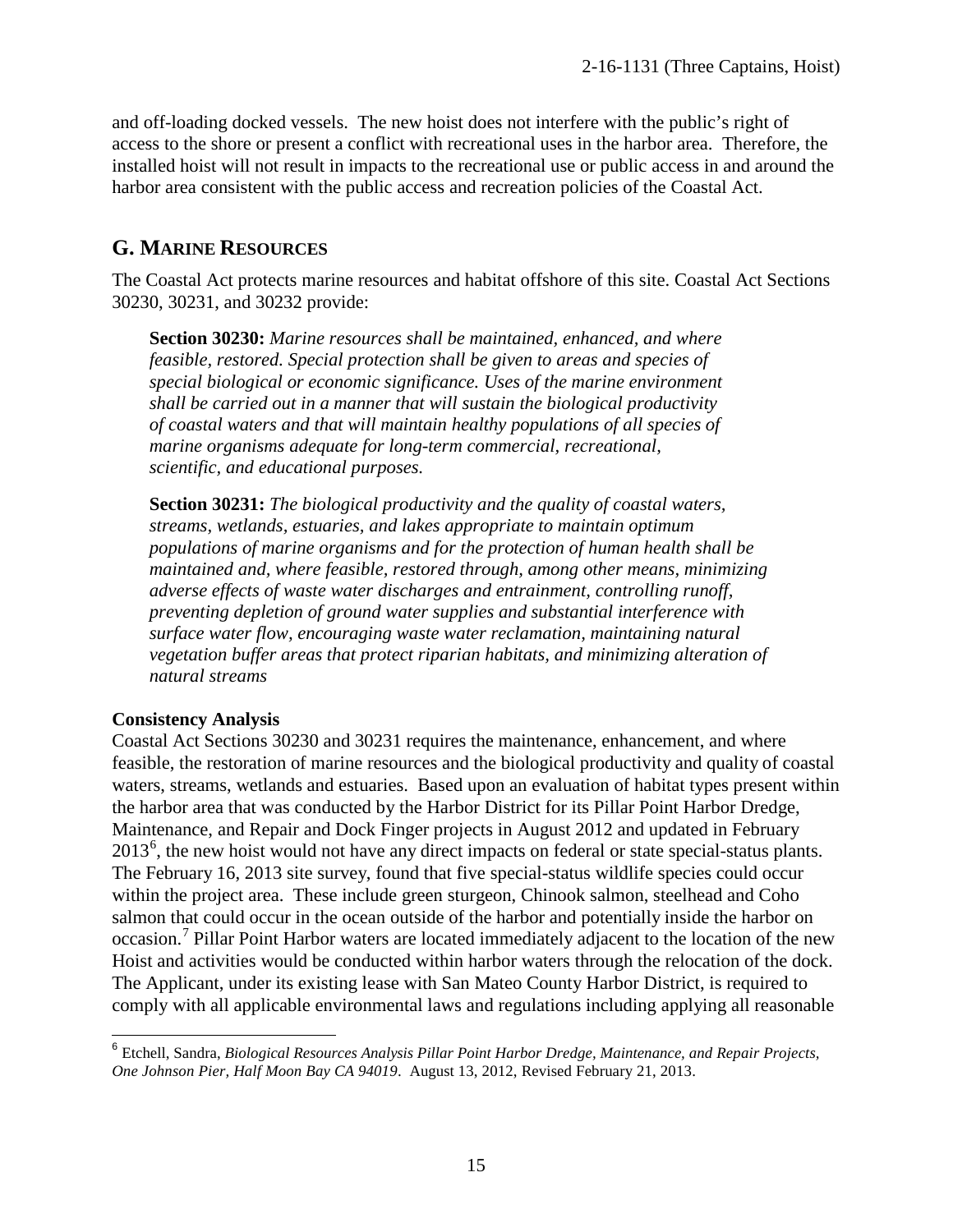#### 2-16-1131 (Three Captains, Hoist)

measures to avoid polluting the land and water caused by or originating in, on, or about its facilities. The Applicant is also required to prevent all waste and potential pollutants from being discharged into harbor waters.

The installation of the new hoist and relocation of the dock could potentially involve discharge of construction materials into harbor waters if precautions are not undertaken to ensure that debris and residual materials are not left on the pier/dock and released into the water. Therefore, **Special Condition 1** requires construction requirements, including best management practices, to ensure that foreign materials are not discharged to harbor waters. The work to install the new hoist does not require working within the waters and measures will be implemented to comply with the Applicant's lease requirements to prevent discharge to adjacent waters. Further, the construction of the new dock will include measures, as required in **Special Condition 1,** to avoid and reduce potential noise impacts to marine life from sound created from pile driving. The use of the new hoist will avoid cargo/products from being dumped into the surrounding waters or onto the pier/dock, as required under the tenant's lease and regulatory provisions of the California Regional Water Quality Control Board and the California Department of Fish and Wildlife. Thus, the construction and operation of the new hoist is consistent with Sections 30230 and 30231 of the Coastal Act regarding maintenance of the biological productivity of coastal waters and protection of marine resources. Additionally, due to the hazardous location for construction and operation of the hoist, and the associated risks, such as waves, storms, and flooding, **Special Condition 3** requires the permittee, and through a lease agreement, the Harbor District as the lessor, to assume the risk of construction and operation of the hoist and indemnify the Commission against any damages.

# **H. CALIFORNIA ENVIRONMENTAL QUALITY ACT (CEQA)**

Section 13096 of the California Code of Regulations requires that a specific finding be made in conjunction with coastal development permit applications showing the application to be consistent with any applicable requirements of CEQA. Section 21080.5(d)(2)(A) of CEQA prohibits a proposed development from being approved if there are feasible alternatives or feasible mitigation measures available which would substantially lessen any significant adverse effect which the activity may have on the environment.

The San Mateo County Harbor District, acting as lead CEQA agency, found the proposed project to be categorically exempt per CEQA Guideline Section 15304 (minor alterations to land). The Coastal Commission's review and analysis of land use proposals has been certified by the Secretary of Resources as being the functional equivalent of environmental review under CEQA. The Commission has reviewed the relevant coastal resource issues with the proposed project, and has identified appropriate and necessary modifications to address adverse impacts to such coastal resources. All public comments received to date have been addressed in the findings above. All above findings are incorporated herein in their entirety by reference.

The Commission finds that only as modified and conditioned by this permit will the proposed project avoid significant adverse effects on the environment within the meaning of CEQA. As such, there are no additional feasible alternatives or feasible mitigation measures available